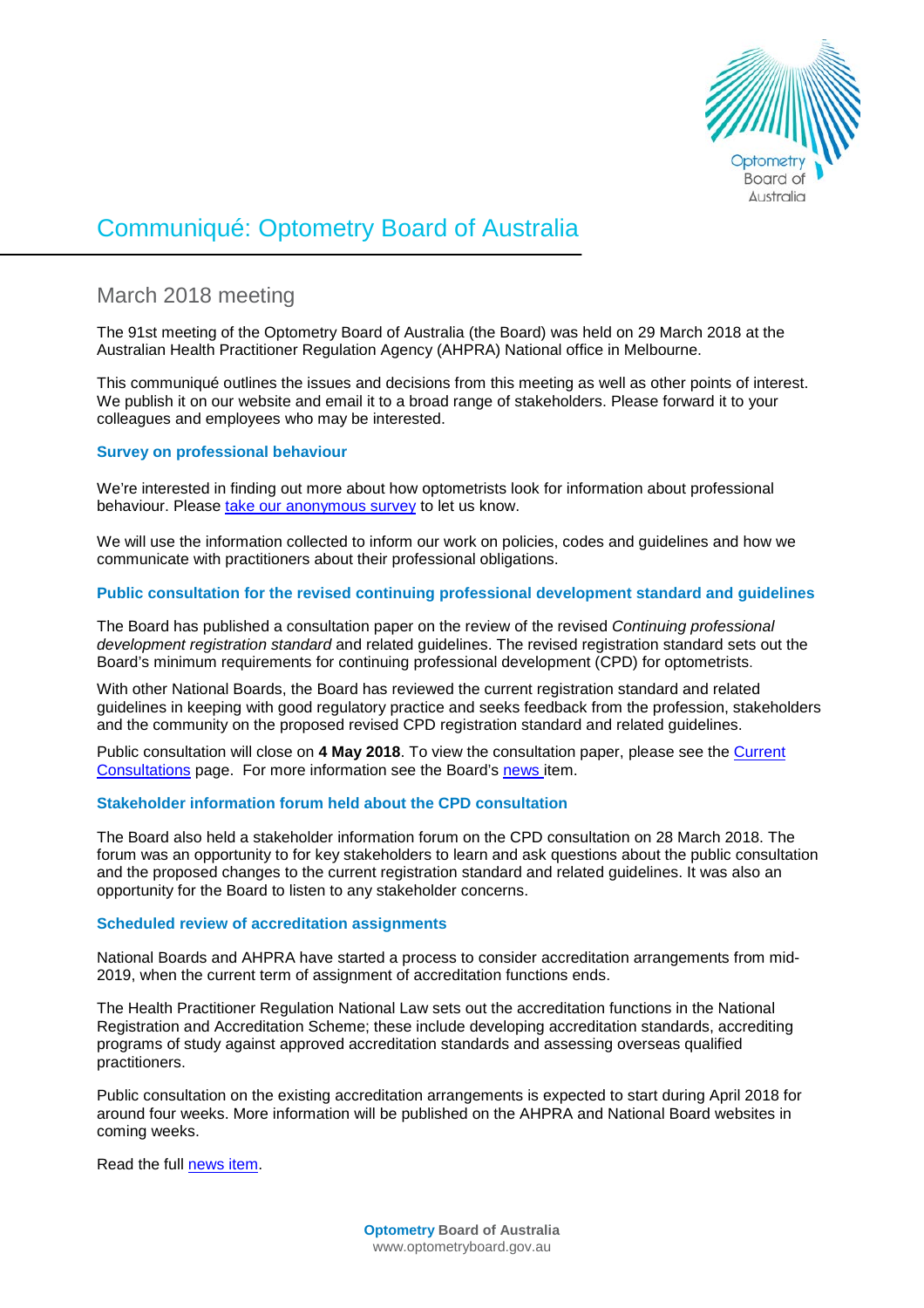### **Early Career Optometrists SA networking event: Meet the Board**

On 25 July 2018 the Board will co-host a networking event with Early Career Optometrists South Australia at the Royal Society for the Blind in Adelaide.

The Board and Early Career Optometrists SA would like to invite all early career optometrists, final year university students and other interested Optometry SA members to attend.

The event offers attendees the opportunity to:

- meet the Board, including community Board members
- learn the difference between the role of the Board and the role of Optometry Australia (OA)
- learn about the future of optometry regulation in Australia and what OA and optometrists can do
- ask the Board questions, and
- learn how to become a Board or Committee member.

For more information, see the Board's [news i](http://www.optometryboard.gov.au/News/2018-03-13-sa-meet-the-board-event.aspx)tem.

#### **Applications for appointment to the Optometry Board of Australia now closed**

There was recently a [call for applications](http://www.optometryboard.gov.au/News/2017-01-12-call-for-applications-nb.aspx) for appointment to the Board due to the scheduled expiry of terms of appointment. All appointments are made by the COAG Health Council for up to three years. The call for applications closed on Friday 9 March 2018.

If you would like to receive direct notice of future Board or committee vacancies when they are advertised, please contact [Statutory Appointments](mailto:statutoryappointments@ahpra.gov.au) from your preferred email address, advising which professions or roles you are interested in.

#### **AHPRA and the Boards release their annual report**

AHPRA and the Board have released their annual report revealing how the Board has worked to protect the public in 2016/17. The report is a comprehensive record of the National Registration and Accreditation Scheme for the 12 months to 30 June 2017.

The *2016/17 Annual Report: AHPRA and the National Boards*, and the *Optometry regulation at work in Australia 2016/17* summary are [available to download.](http://www.ahpra.gov.au/annualreport/2017/downloads.html)

#### **National Scheme Aboriginal and Torres Strait Islander health strategy presentation**

The Board had a presentation on the National Scheme Aboriginal and Torres Strait Islander health strategy and endorsed their Statement of Intent. National Boards and AHPRA have committed to an Aboriginal and Torres Strait Islander health strategy with the vision of:

Patient safety for Aboriginal and Torres Strait Islander peoples is the norm. We recognise that:

- patient safety includes the inextricably linked elements of clinical and cultural safety, and
- this link must be defined by Aboriginal and Torres Strait Islander Peoples.

Communiqués from the Aboriginal and Torres Strait Islander Health Strategy Group can be found on the AHPRA [website.](http://www.ahpra.gov.au/About-AHPRA/Advisory-groups/ATSI-Health-Strategy-Advisory-Group/Communiques.aspx)

#### **Are your contact details up to date?**

It is important that your contact details are up to date to receive renewal reminders from AHPRA and information from the Board. You can check your details via the [Login icon](https://www.ahpra.gov.au/) at the top right of the AHPRA website. Email accounts need to be set to receive communications from AHPRA and the Board to avoid misdirection to an account junk box.

#### **Follow AHPRA on social media**

Connect with AHPRA on [Facebook,](https://www.facebook.com/ahpra.gov.au/) [Twitter](https://twitter.com/AHPRA) or [LinkedIn](https://www.linkedin.com/company/australian-health-practitioner-regulation-agency) to receive information about important topics for your profession and participate in the discussion.